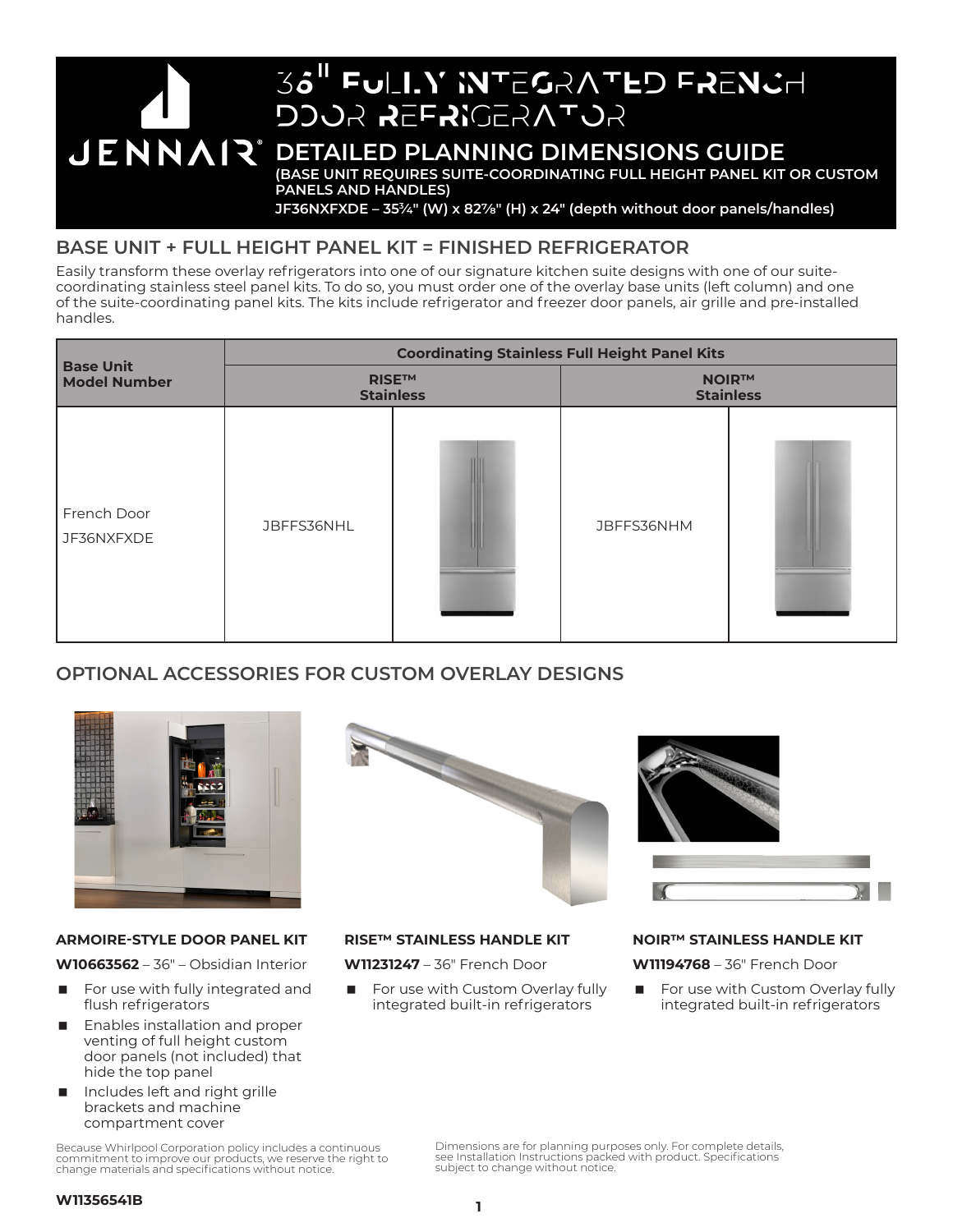# 36<sup>"</sup> Fully Integrated French DOOR REFRIGERATOR

# **JENNAIR** DETAILED PLANNING DIMENSIONS GUIDE

**(BASE UNIT REQUIRES SUITE-COORDINATING FULL HEIGHT PANEL KIT OR CUSTOM PANELS AND HANDLES)**

**JF36NXFXDE – 353⁄4" (W) x 827/8" (H) x 24" (depth without door panels/handles)**

# **PRODUCT DIMENSIONS**



**FRONT VIEW**



| <b>DIMENSION</b> | <b>DESCRIPTION</b>                                                     | <b>JF36NXFXDE</b>                            |
|------------------|------------------------------------------------------------------------|----------------------------------------------|
| A                | Width of each door                                                     | 17 <sup>13</sup> / <sub>16</sub> " (45.2 cm) |
| B                | Space between doors                                                    | $1/8$ " (0.3 cm)                             |
| C                | Overall width (including vinyl<br>side trims)                          | 353/4" (90.8 cm)                             |
|                  | <b>Height of door handle</b>                                           |                                              |
| D                | <b>RISE™ Stainless</b>                                                 | 40%" (103.8 cm)                              |
|                  | NOIR™ Stainless                                                        | 40%" (103.2 cm)                              |
|                  | <b>Height to top of door handle</b>                                    | 49 <sub>7/8</sub> "                          |
| E                | RISE™ Stainless                                                        | $(126.6 \text{ cm})$                         |
|                  | NOIR™ Stainless                                                        | $47^{15}/16''$<br>$(121.8 \text{ cm})$       |
| F                | Height of door                                                         | 591/4" (150.5 cm)                            |
| G                | Space between door and<br>drawer                                       | 1/8" (0.3 cm)                                |
| н                | Height to top of drawer<br>handle                                      |                                              |
|                  | RISE™ Stainless                                                        | 195/ <sub>16</sub> " (49.1 cm)               |
|                  | NOIR <sup>™</sup> Stainless                                            | 193/8" (49.2 cm)                             |
| ı                | Height of drawer                                                       | 201/ <sub>2</sub> " (52.1 cm)                |
| J                | Height of bottom grille                                                | 3" (7.6 cm)                                  |
| K                | Width from side of<br>refrigerator to handle - door<br>fully open 110° |                                              |
|                  | RISE™ Stainless                                                        | 71/4" (18.4 cm)                              |
|                  | NOIR™ Stainless                                                        | $61\frac{1}{16}$ " (17 cm)                   |
| г                | Width from side of                                                     |                                              |
|                  | refrigerator to handle - door<br>open 90°                              |                                              |
|                  | RISE™ Stainless                                                        | 2 <sup>3</sup> / <sub>8</sub> " (6.1 cm)     |

Because Whirlpool Corporation policy includes a continuous<br>commitment to improve our products, we reserve the right to<br>change materials and specifications without notice.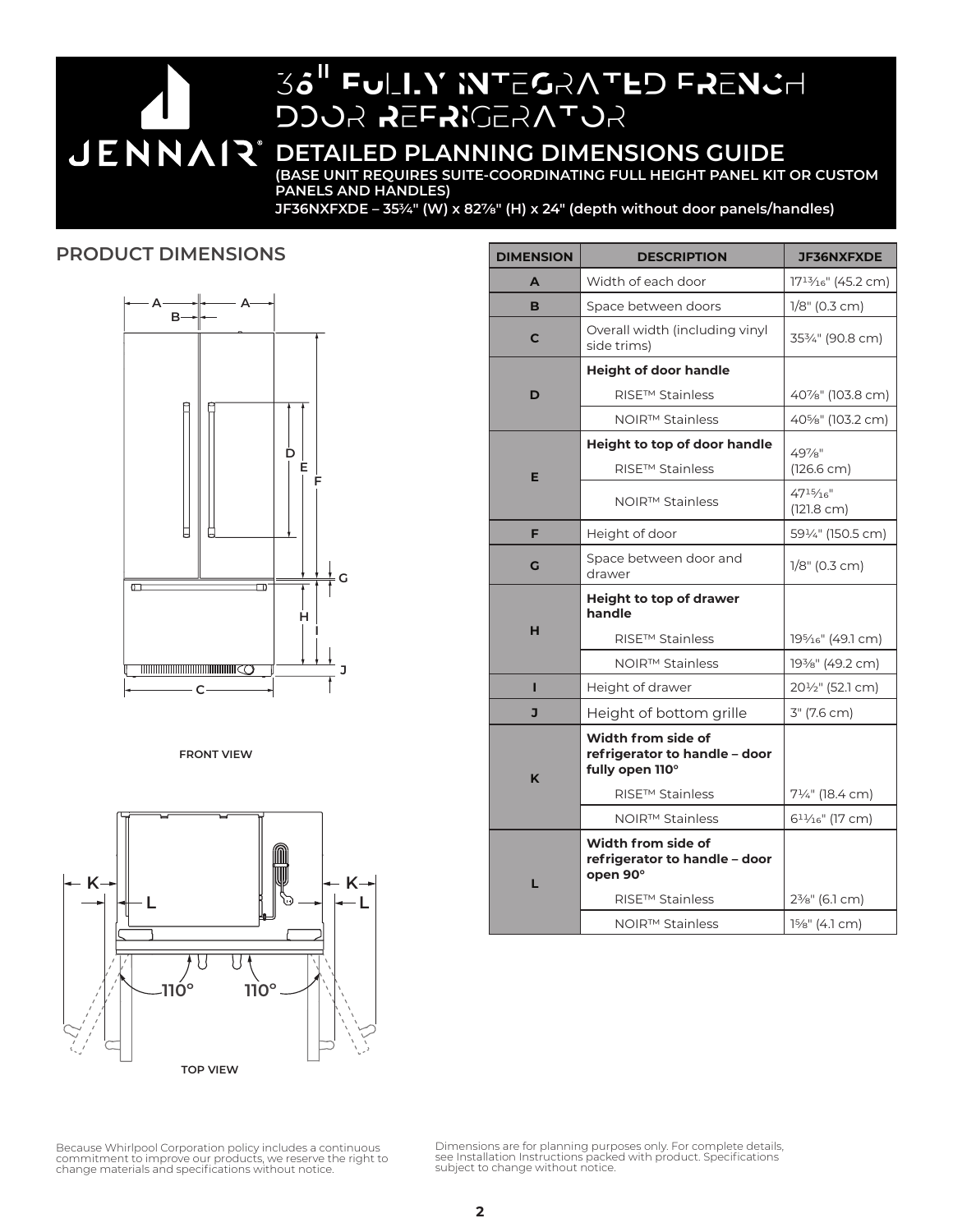# 36<sup>"</sup> Fully Integrated French DOOR REFRIGERATOR **JENNAIR** DETAILED PLANNING DIMENSIONS GUIDE **(BASE UNIT REQUIRES SUITE-COORDINATING FULL HEIGHT PANEL KIT OR CUSTOM**

**PANELS AND HANDLES)**

**JF36NXFXDE – 353⁄4" (W) x 827/8" (H) x 24" (depth without door panels/handles)**



| <b>DIMENSION</b> | <b>DESCRIPTION</b>                              | <b>JF36NXFXDE</b>                          |
|------------------|-------------------------------------------------|--------------------------------------------|
| $A^*$            | Height to top of drawer (min.)                  | 231/2" (59.7 cm)                           |
|                  | <b>Height to top of drawer</b><br>handle (min.) |                                            |
| $B^*$            | <b>RISE™ Stainless</b>                          | 225/16" (56.7 cm)                          |
|                  | NOIR™ Stainless                                 | 22 <sup>3</sup> / <sub>8</sub> " (56.8 cm) |
| $C^*$            | Height to top of door (min.)                    | 82%" (210.5 cm)                            |
| D                | Depth with door open 90°<br>(min.)              | 41" (104.1 cm)                             |
| E                | Depth with handle (min.)                        | $27^{11}/16''$                             |
|                  | <b>RISE™ Stainless</b>                          | (70.2 cm)                                  |
|                  | NOIR™ Stainless                                 | 26%" (68.2 cm)                             |
|                  | Depth with door (min.)                          |                                            |
| F                | <b>RISE™ Stainless</b>                          | 243/4" (62.9 cm)                           |
|                  | NOIR™ Stainless                                 | 243/4" (62.9 cm)                           |
|                  | Custom panel<br>$(3/4)/1.9$ cm)                 | 243/4" (62.9 cm)                           |
| G                | Depth without door panel<br>kit (min.)          | 24" (61 cm)                                |
| н                | Depth of compressor cover<br>(min.)             | 19%" (50.5 cm)                             |

\*Add 11/4" (3.2 cm) to the height dimension when leveling legs are fully extended.

**SIDE VIEW**

Because Whirlpool Corporation policy includes a continuous<br>commitment to improve our products, we reserve the right to<br>change materials and specifications without notice.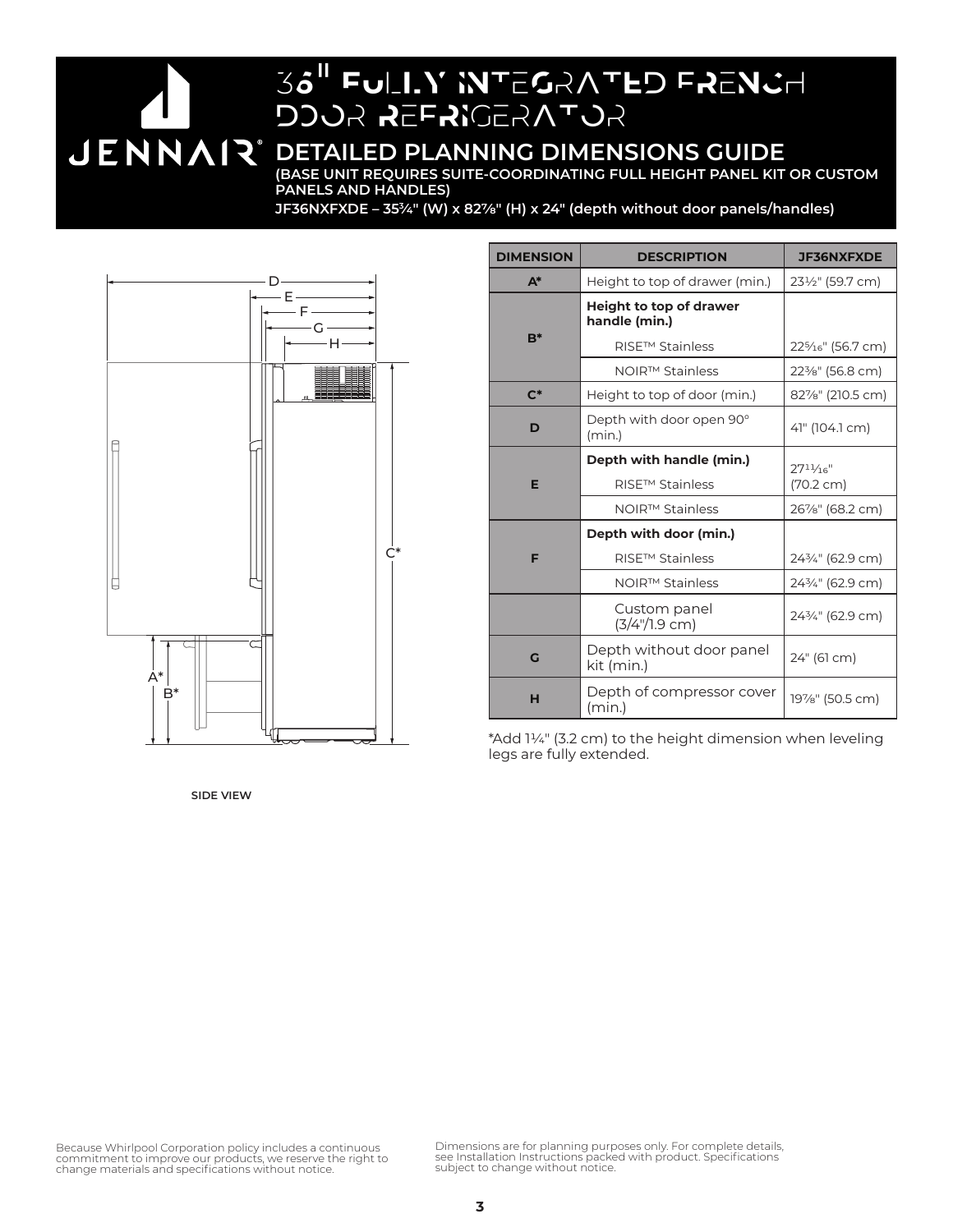36<sup>"</sup> Fully Integrated French DOOR REFRIGERATOR **JENNAR** BETAILED PLANNING DIMENSIONS GUIDE **(BASE UNIT REQUIRES SUITE-COORDINATING FULL HEIGHT PANEL KIT OR CUSTOM PANELS AND HANDLES) JF36NXFXDE – 353⁄4" (W) x 827/8" (H) x 24" (depth without door panels/handles)**

**AIRFLOW VENTING RECOMMENDATIONS** OPEN TO CEILING OR SOFFIT CABINET



- These type of installations require a minimum of 6" (15.24 cm) of open space above the refrigerator. This space must not be blocked in any way, including soffits.
- Depth of cabinet must be less than 25" (63.5 cm).
- If your opening does not meet these requirements, you will need to make modifications.



- Depth of cabinet must be less than 25" (63.5 cm).
- Height of soffit must not exceed 84" (213.3 cm).
- Following illustrations explain the cabinet construction (soffit and rear wall positions) required for optimum ventilation and airflow.









**Front View**

**Cabinet depth 25" and soffit located at 84", provides proper airflow/ventilation to the refrigerator. Efficient cooling is achieved. Grey arrow = ambient air; Black arrow = warm air**

**Cabinet depth more than 25" and/or soffit located at more than 84", causes air gap at back and/or top of the refrigerator. Air gap allows warm air recirculation causing loss in cooling efficiency.**

■ If your opening does not meet these requirements, you will need to make modifications.

Because Whirlpool Corporation policy includes a continuous commitment to improve our products, we reserve the right to change materials and specifications without notice.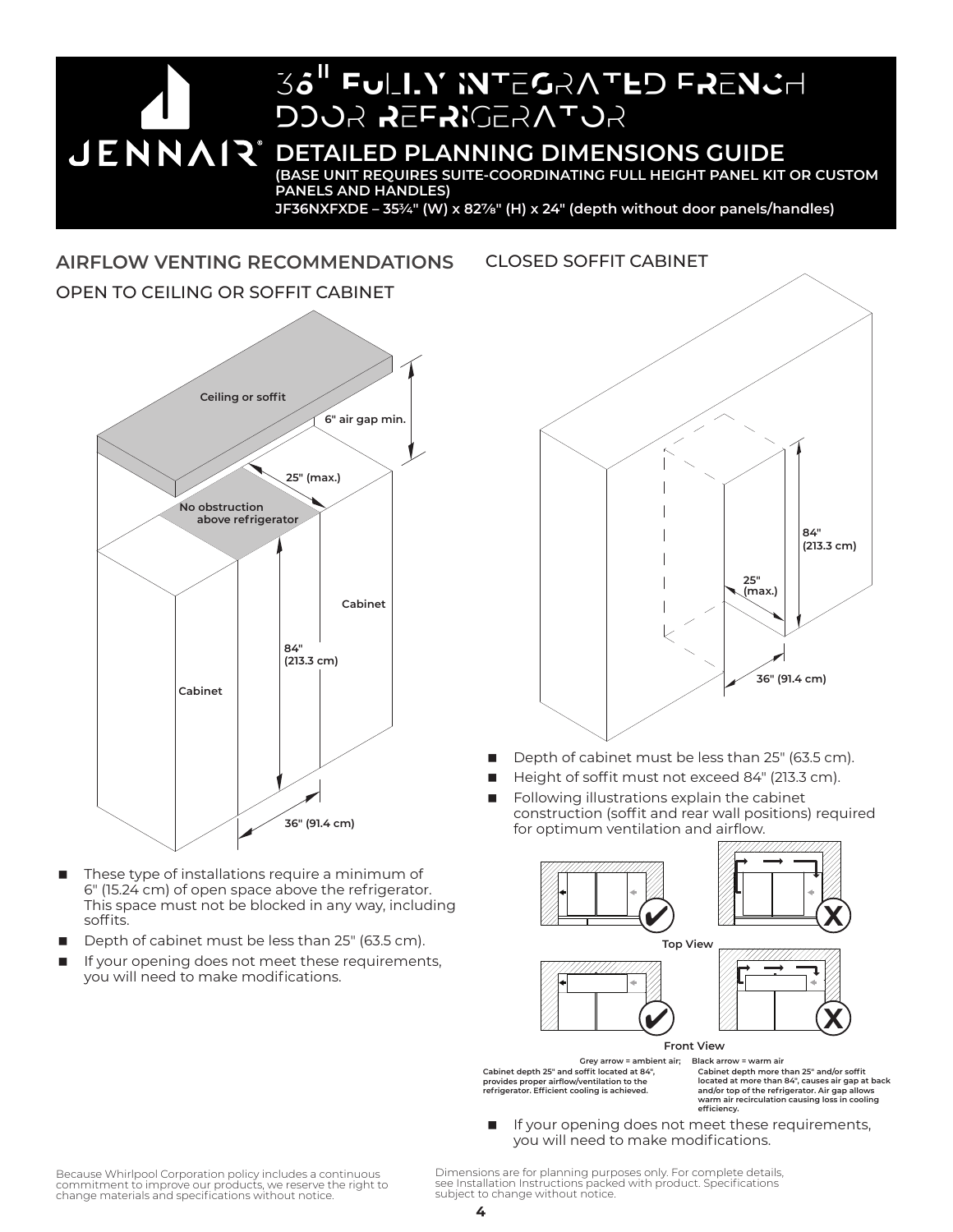

JF36NXFXDE - 35<sup>3</sup>/4" (W) x 82<sup>7</sup>/<sub>8</sub>" (H) x 24" (depth without door panels/handles)

# **CLEARANCE DIMENSIONS**



| <b>DIMENSION</b> | <b>DESCRIPTION</b>                                                           | <b>JF36NXFXDE</b>            |  |
|------------------|------------------------------------------------------------------------------|------------------------------|--|
| A                | Width of recommended electrical<br>location                                  | 4" (10.2 cm)                 |  |
| в                | Height to recommended<br>electrical location                                 | 77" (195.6 cm)               |  |
| C                | Distance from side of cabinet to<br>recommended water connection<br>location | 61/ <sub>2</sub> " (16.5 cm) |  |
| D                | Width of recommended water<br>location                                       | 1½" (3.81 cm)                |  |
| Е                | Depth of recommended water<br>connection location (max.)                     | 2" (5 cm)                    |  |
| e                | Recommended electrical connection location                                   |                              |  |
| ய                | Recommended water connection location                                        |                              |  |



#### **BACK VIEW**

Because Whirlpool Corporation policy includes a continuous commitment to improve our products, we reserve the right to change materials and specifications without notice.